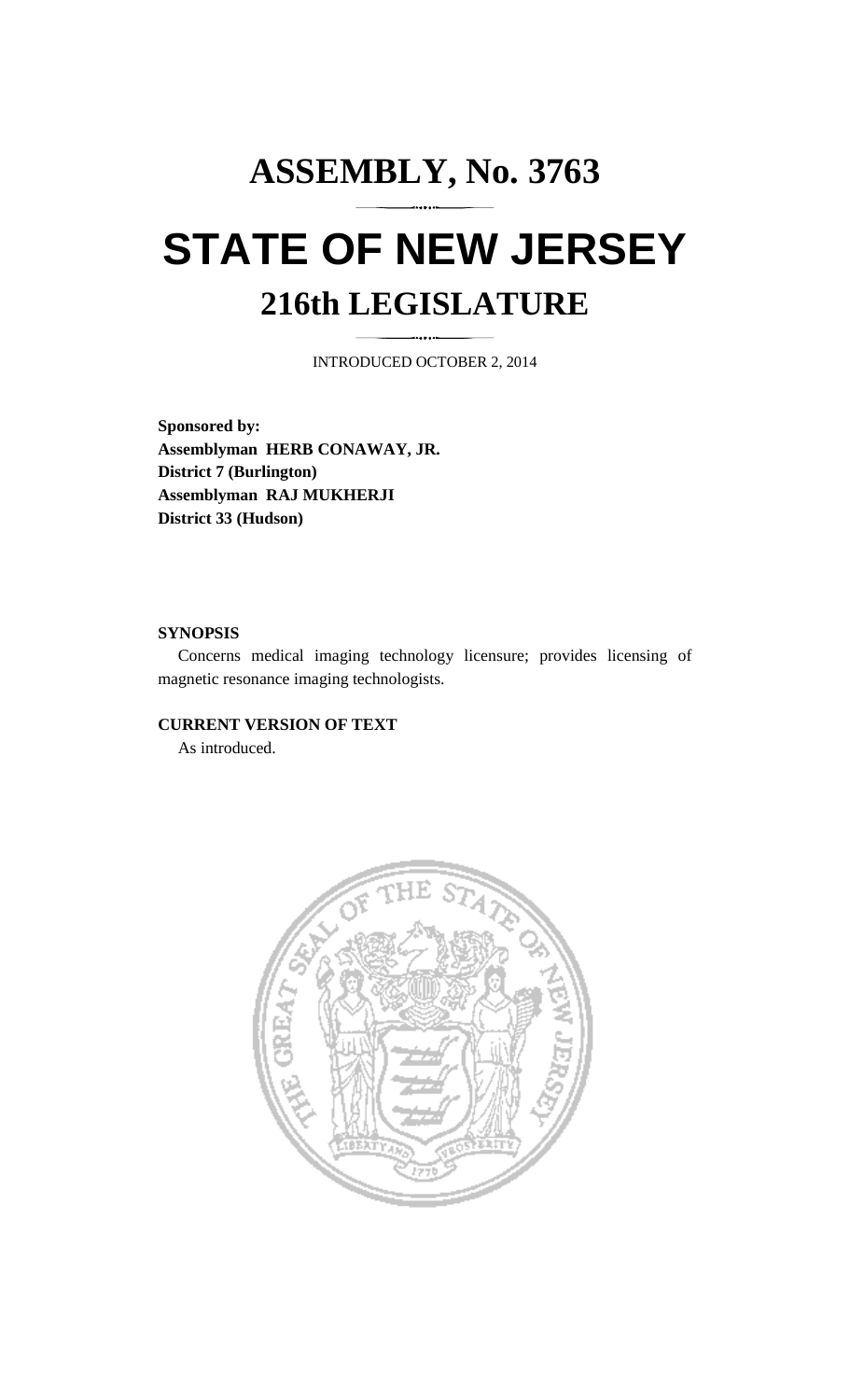2

1 **AN ACT** concerning medical imaging technology licensure, 2 amending P.L.1971, c.60, P.L.1974, c.46, and amending the title 3 and body of, and supplementing, P.L.1981, c.295. 4 5 **BE IT ENACTED** *by the Senate and General Assembly of the State*  6 *of New Jersey:* 7 8 1. The title of P.L. 1981, c. 295 is amended to read as follows: 9 **AN ACT** providing for the regulation and licensing of radiologic 10 technologists and magnetic resonance imaging technologists, 11 establishing a **[radiologic]** medical imaging technology board in 12 the Department of Environmental Protection, amending P.L 13 1971, c. 60 (45:1-2.2), repealing P.L. 1968, c. 291 (C. 45:25-1 et 14 seq.), and supplementing the "Radiation Protection Act," 15 approved July 8, 1958 (P.L. 1958, c. 116 C. 26:2D-1 et seq.). 16 (cf: P.L.1981, c.295, title) 17 18 2. Section 1 of P.L.1981, c.295 (C.26:2D-24) is amended to 19 read as follows: 20 1. The Legislature hereby finds and declares that the citizens of 21 the State of New Jersey are entitled to the maximum protection 22 practicable from the harmful effects of excessive and improper 23 exposure to ionizing and non-ionizing radiation; that the protection 24 can be increased by requiring appropriate training and experience of 25 persons operating medical equipment emitting ionizing and non-26 ionizing radiation and requiring them to operate the equipment 27 under the specific direction of a licensed practitioner; and that it is 28 therefore necessary to establish standards of education, training and 29 experience for these operators and to provide for the appropriate 30 examination and certification thereof. 31 (cf: P.L.1981, c.295, s.1) 32 33 3. Section 2 of P.L.1981, c.295 (C.26:2D-25) is amended to 34 read as follows: 35 2. This act shall be known and may be cited as the 36 "[Radiologic] Medical Imaging Technologist Act." 37 (cf: P.L.1981, c.295, s.2) 38 39 4. Section 3 of P.L.1981, c.295 (C.26:2D-26) is amended to 40 read as follows: 41 3. As used in [this act] P.L.1981, c.295 (C.26:2D-24 et seq.): 42 a. "Board" means the [Radiologic] Medical Imaging 43 Technology Board of Examiners created pursuant to section 5 of 44 [this act] P.L.1981, c.295 (C.26:2D-28).

 **EXPLANATION – Matter enclosed in bold-faced brackets** [**thus**] **in the above bill is not enacted and is intended to be omitted in the law.** 

 **Matter underlined thus is new matter.**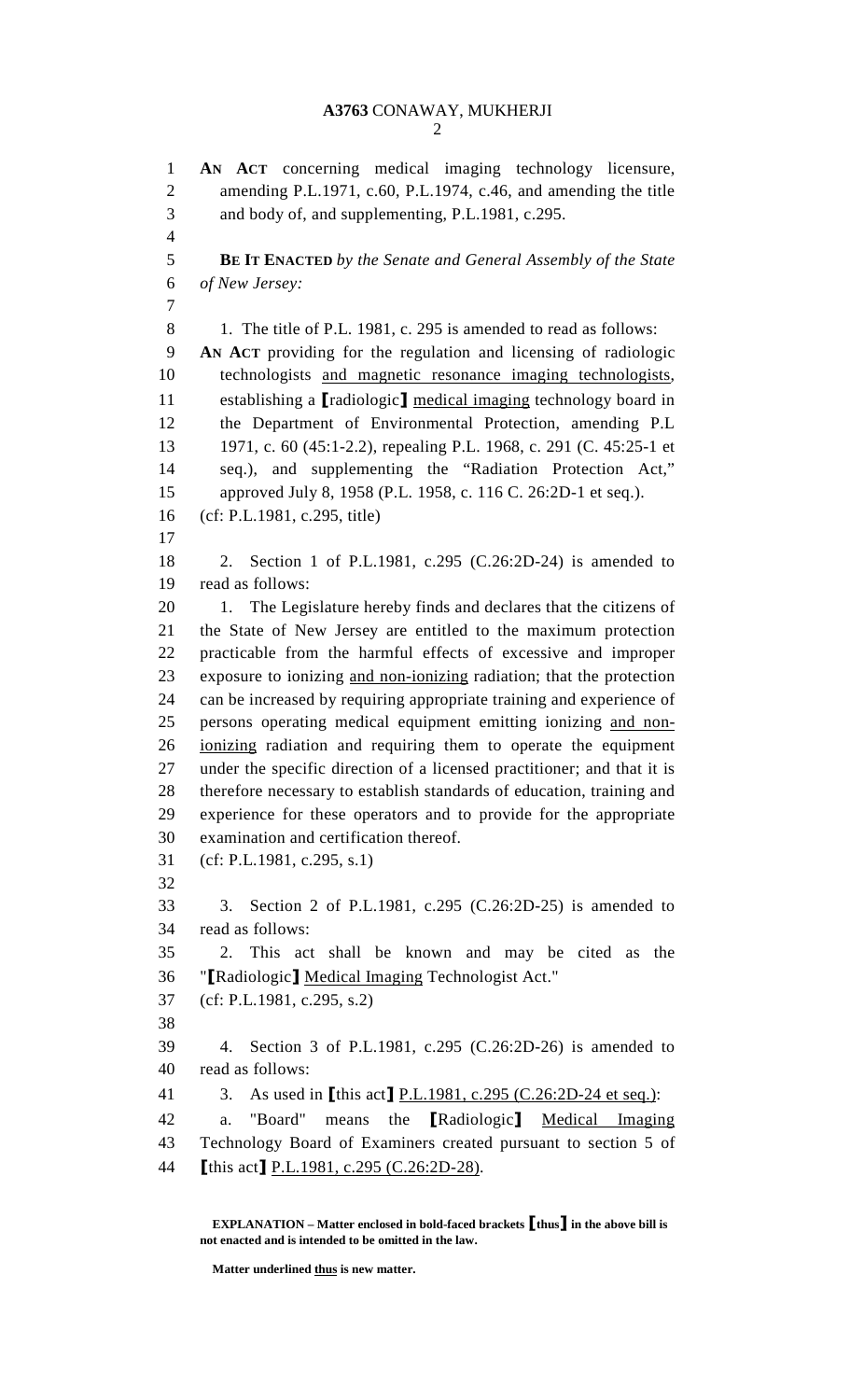1 b. "License" means a certificate issued by the board authorizing 2 the licensee to use equipment emitting ionizing or non-ionizing 3 radiation on human beings for diagnostic or therapeutic purposes in 4 accordance with the provisions of [this act] P.L.1981, c.295 5 (C.26:2D-24 et seq.). 6 c. "Chest [x-ray] radiologic technologist" means a person, 7 other than a licensed practitioner, whose practice of radiologic 8 technology is limited to the chest area for diagnostic purposes only. 9 d. "Commissioner" means the Commissioner of Environmental 10 Protection. 11 e. "Dental [x-ray] radiologic technologist" means a person, 12 other than a licensed practitioner, whose practice of radiologic 13 technology is limited to intraoral radiography for diagnostic 14 purposes only. 15 f. "Health physicist" means a person who is certified by the 16 American Board of Health Physics or the American Board of 17 Radiology in radiation physics. 18 g. "Licensed practitioner" means a person licensed or otherwise 19 authorized by law to practice medicine, dentistry, dental hygiene, 20 podiatric medicine, osteopathy or chiropractic. 21 h. "Radiation therapy technologist" means a person, other than 22 a licensed practitioner, whose application of radiation on human 23 beings is for therapeutic purposes. 24 i. "Diagnostic [x-ray] radiologic technologist" means a 25 person, other than a licensed practitioner, whose application of 26 radiation on human beings is for diagnostic purposes. 27 j. "Radiologic technologist" means any person who is licensed 28 pursuant to [this act] P.L.1981, c.295 (C.26:2D-24 et seq) whose 29 practice of medical imaging technology is limited to radiologic 30 imaging technology. 31 k. "Radiologic imaging technology" means the use of 32 equipment emitting ionizing radiation on human beings for 33 diagnostic or therapeutic purposes under the supervision of a 34 licensed practitioner. 35 l. "Podiatric [x-ray] radiologic technologist" means a person, 36 other than a licensed practitioner, whose practice of radiologic 37 technology is limited to the operation of x-ray machines as used by 38 podiatrists on the lower leg, foot and ankle area for diagnostic 39 purposes only. 40 m. "Orthopedic [x-ray] radiologic technologist" means a 41 person, other than a licensed practitioner, whose practice of 42 radiologic technology is limited to the spine and extremities for 43 diagnostic purposes only. 44 n. "Urologic [x-ray] radiologic technologist" means a person, 45 other than a licensed practitioner, whose practice of radiologic 46 technology is limited to the abdomen and pelvic area for diagnostic

47 purposes only.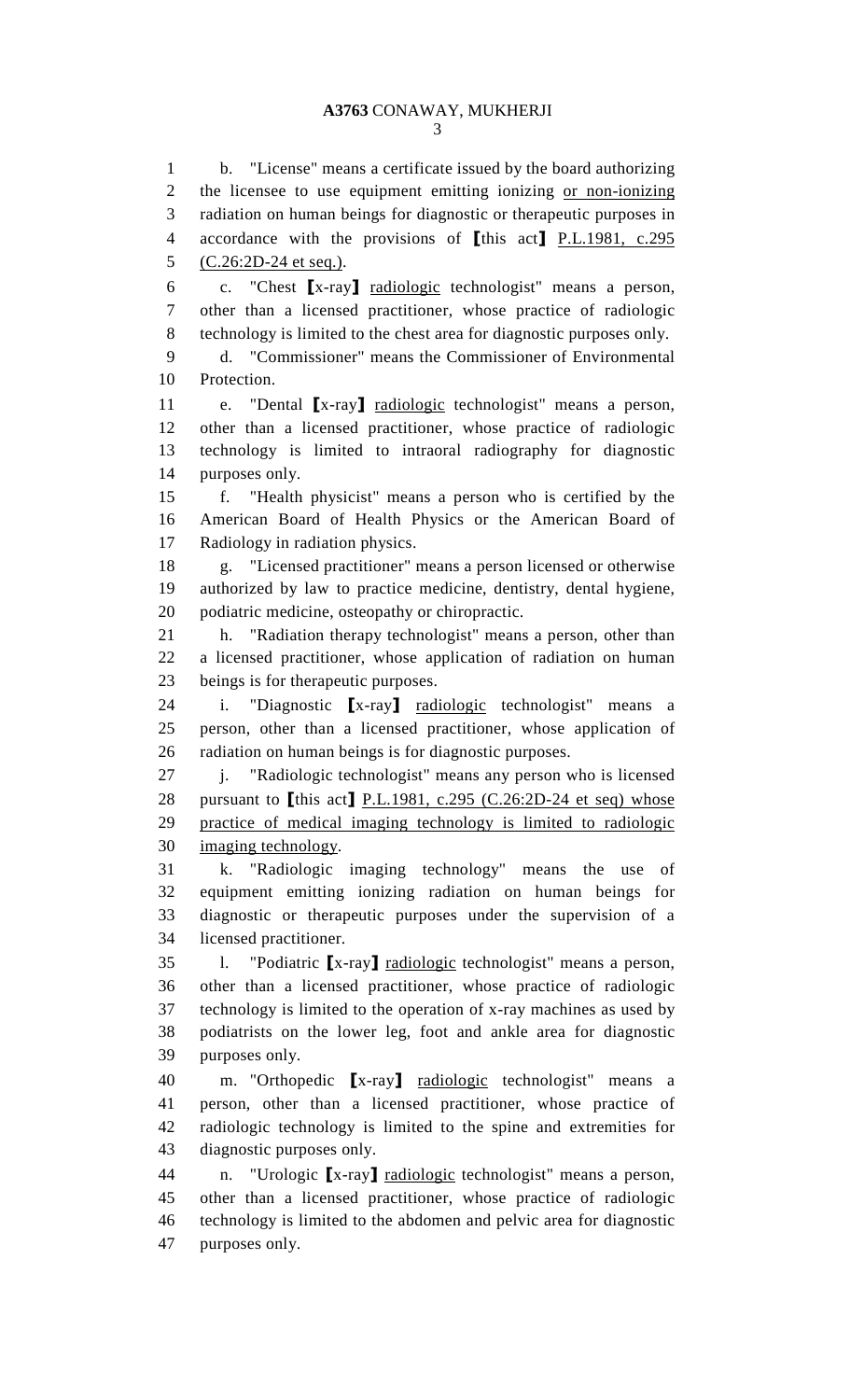4

1 o. "Magnetic resonance imaging" means the use of equipment 2 emitting non-ionizing radiation on human beings for diagnostic 3 purposes using radio waves, magnetic fields and a computer to 4 produce images of the body tissues under the supervision of a 5 licensed practitioner. 6 p. "Magnetic resonance imaging technologist" means a person, 7 other than a licensed practitioner, whose practice of medical 8 imaging technology is limited to magnetic resonance imaging. 9 q. "Magnetic resonance imaging technology" means magnetic 10 resonance imaging or the use of equipment emitting non-ionizing 11 radiation on human beings for diagnostic or therapeutic purposes 12 under the supervision of a licensed practitioner. 13 (cf: P.L.2005, c.259, s.31) 14 15 5. Section 4 of P.L.1981, c.295 (C.26:2D-27) is amended to 16 read as follows: 17 4. a. Except as hereinafter provided, no person other than a 18 licensed practitioner or the holder of a license as provided in [this 19 act] the "Medical Imaging Technologist Act," P.L.1981, c.295 20  $(C.26:2D-24$  et seq.), shall **[use x-rays on a human being]** engage 21 in the practice of radiologic technology or magnetic resonance 22 imaging technology. 23 b. A person holding a license as a diagnostic  $[x-ray]$  radiologic 24 technologist may use the title "licensed radiologic technologist" or 25 the letters  $(LRT)(R)$  after his name. No other person shall be 26 entitled to use the title or letters, or any other title or letters after his 27 name that indicate or imply that he is a licensed diagnostic [x-ray] 28 radiologic technologist; nor may any person hold himself out in any 29 way, whether orally or in writing, expressly or by implication, as a 30 licensed diagnostic technologist. 31 c. A person holding a limited license as a chest [x-ray] 32 radiologic technologist may use the title "licensed chest [x-ray] 33 radiologic technologist" or the letters (LRT)(C) after his name. No 34 other person shall be entitled to use the title or letters, or any other 35 title or letters after his name that indicate or imply that he is a 36 licensed chest [x-ray] radiologic technologist; nor may any person 37 hold himself out in any way, whether orally or in writing, expressly 38 or by implication, as a licensed chest [x-ray] radiologic 39 technologist. 40 d. A person holding a limited license as a dental [x-ray] 41 radiologic technologist may use the title "licensed dental [x-ray] 42 radiologic technologist" or the letters (LRT)(D) after his name. No 43 other person shall be entitled to use the title or letters, or any other 44 title or letters after his name that indicate or imply that he is a 45 licensed dental [x-ray] radiologic technologist; nor may any person 46 hold himself out in any way, whether orally or in writing, expressly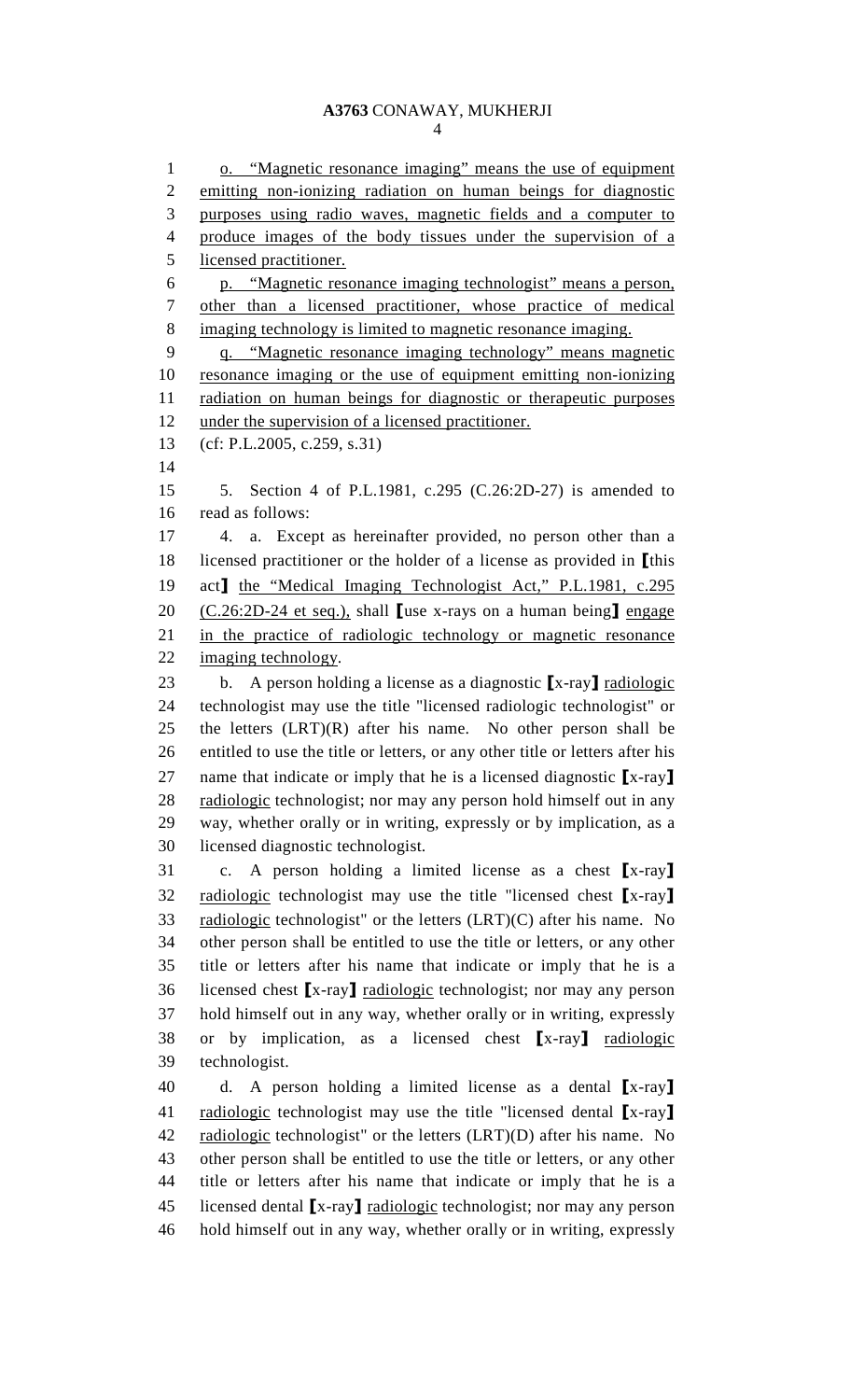1 or by implication, as a licensed dental [x-ray] radiologic 2 technologist.

3 e. A person holding a license as a radiation therapy 4 technologist may use the title "licensed therapy technologist" or 5 (LRT)(T) after his name. No other person shall be entitled to use 6 the title or letters, or any other title or letters after his name that 7 indicate or imply that he is a licensed therapy technologist; nor may 8 any person hold himself out in any way, whether orally or in 9 writing, expressly or by implication, as a licensed radiation therapy 10 technologist.

11 f. A person holding a license as provided by [this act] 12 P.L.1981, c.295 (C.26:2D-24 et seq.) shall use medical equipment 13 emitting ionizing or non-ionizing radiation on human beings only 14 for diagnostic or therapeutic purposes on a case by case basis at the 15 specific direction of a licensed practitioner, and only if the 16 application of the equipment is limited in a manner hereinafter 17 specified.

18 g. Nothing in the provisions of [this act] P.L.1981, c.295 19 (C.26:2D-24 et seq.) relating to radiologic technologists or 20 magnetic resonance imaging technologists shall be construed to 21 limit, enlarge or affect, in any respect, the practice of their 22 respective professions by duly licensed practitioners.

23 h. The requirement of a license shall not apply to a hospital 24 resident specializing in radiology, who is not a licensed practitioner 25 in the State of New Jersey, or a student enrolled in and attending a 26 school or college of medicine, osteopathy, podiatric medicine, 27 dentistry, dental hygiene, dental assistance, chiropractic or 28 radiologic technology, who applies radiation to a human being 29 while under the direct supervision of a licensed practitioner.

30 i. A person holding a license as a diagnostic  $[x-ray]$  radiologic 31 technologist and a license as a radiation therapy technologist may 32 use the letters  $(LRT)(R)(T)$  after his name.

 $33$  j. A person holding a limited license as a podiatric  $[x-ray]$ 34 radiologic technologist may use the title "licensed podiatric [x-ray]  $35$  radiologic technologist" or the letters  $(LRT)(P)$  after his name. No 36 other person shall be entitled to use the title or letters, or any other 37 title or letters after his name that indicate or imply that he is a 38 licensed podiatric [x-ray] radiologic technologist; nor may any 39 person hold himself out in any way, whether orally or in writing, 40 expressly or by implication, as a licensed podiatric [x-ray] 41 radiologic technologist.

42 k. A person holding a limited license as an orthopedic  $[x-ray]$ 43 radiologic technologist may use the title "licensed orthopedic  $\mathbf{r}$ x-44 ray] radiologic technologist" or the letters  $(LRT)(O)$  after his name. 45 No other person shall be entitled to use the title or letters, or any 46 other title or letters after his name that indicate or imply that he is a 47 licensed orthopedic [x-ray] radiologic technologist; nor may any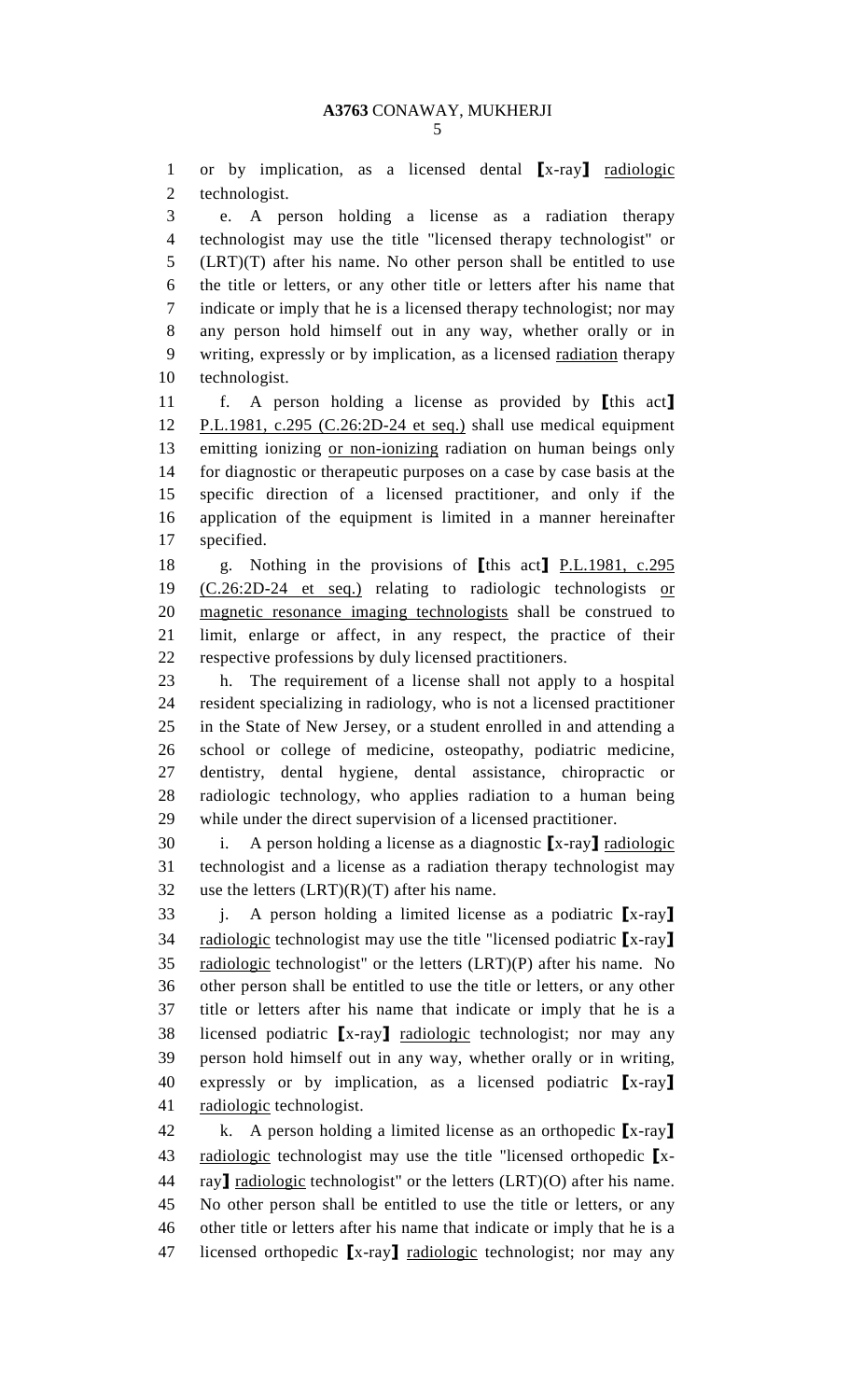6

1 person hold himself out in any way, whether orally or in writing, 2 expressly or by implication, as a licensed orthopedic [x-ray] 3 radiologic technologist.

4 l. A person holding a limited license as a urologic [x-ray] 5 radiologic technologist may use the title "licensed urologic [x-ray] 6 radiologic technologist" or the letters  $(LRT)(U)$  after his name. No 7 other person shall be entitled to use the title or letters, or any other 8 title or letters after his name that indicate or imply that he is a 9 licensed urologic [x-ray] radiologic technologist; nor may any 10 person hold himself out in any way, whether orally or in writing, 11 expressly or by implication, as a licensed urologic [x-ray] 12 radiologic technologist.

13 m. A person holding a limited license as a licensed magnetic 14 resonance imaging technologist may use the title "licensed magnetic 15 resonance imaging technologist" or the letters (MRI)(T) after his 16 name. No other person shall be entitled to use the title or letters, or 17 any other title or letters after his name that indicate or imply that he 18 is a licensed magnetic resonance imaging technologist, nor may any 19 person hold himself out in any way, whether orally or in writing, 20 expressly or by implication, as a licensed magnetic resonance 21 imaging technologist.

- 22 (cf: P.L.2005, c.259, s.32)
- 23

24 6. Section 5 of P.L.1981, c.295 (C.26:2D-28) is amended to 25 read as follows:

26 5. a. There is created a **[Radiologic]** Medical Imaging 27 Technology Board of Examiners which shall be an agency of the 28 Commission on Radiation Protection in the Department of 29 Environmental Protection and which shall report to the commission. 30 The board shall consist of two commission members appointed 31 annually to the membership of the board by the chairman of the 32 commission, and 13 additional members appointed by the Governor 33 with the advice and consent of the Senate. Of the members 34 appointed by the Governor, two shall be radiologists who have 35 practiced not less than five years; one shall be a licensed physician 36 who has actively engaged in the practice of medicine not less than 37 five years; one shall be a licensed dentist who has actively engaged 38 in the practice of dentistry for not less than five years; one shall be 39 a licensed podiatrist who has actively engaged in the practice of 40 podiatric medicine for not less than five years; one shall be an 41 administrator of a general hospital with at least five years' 42 experience; one shall be a health physicist who has practiced not 43 less than five years; three shall be practicing radiologic 44 technologists or magnetic resonance imaging technologists, with at 45 least five years of experience in the practice of radiologic 46 technology, or magnetic resonance imaging technology, as the case 47 may be, and holders of current certificates issued pursuant to this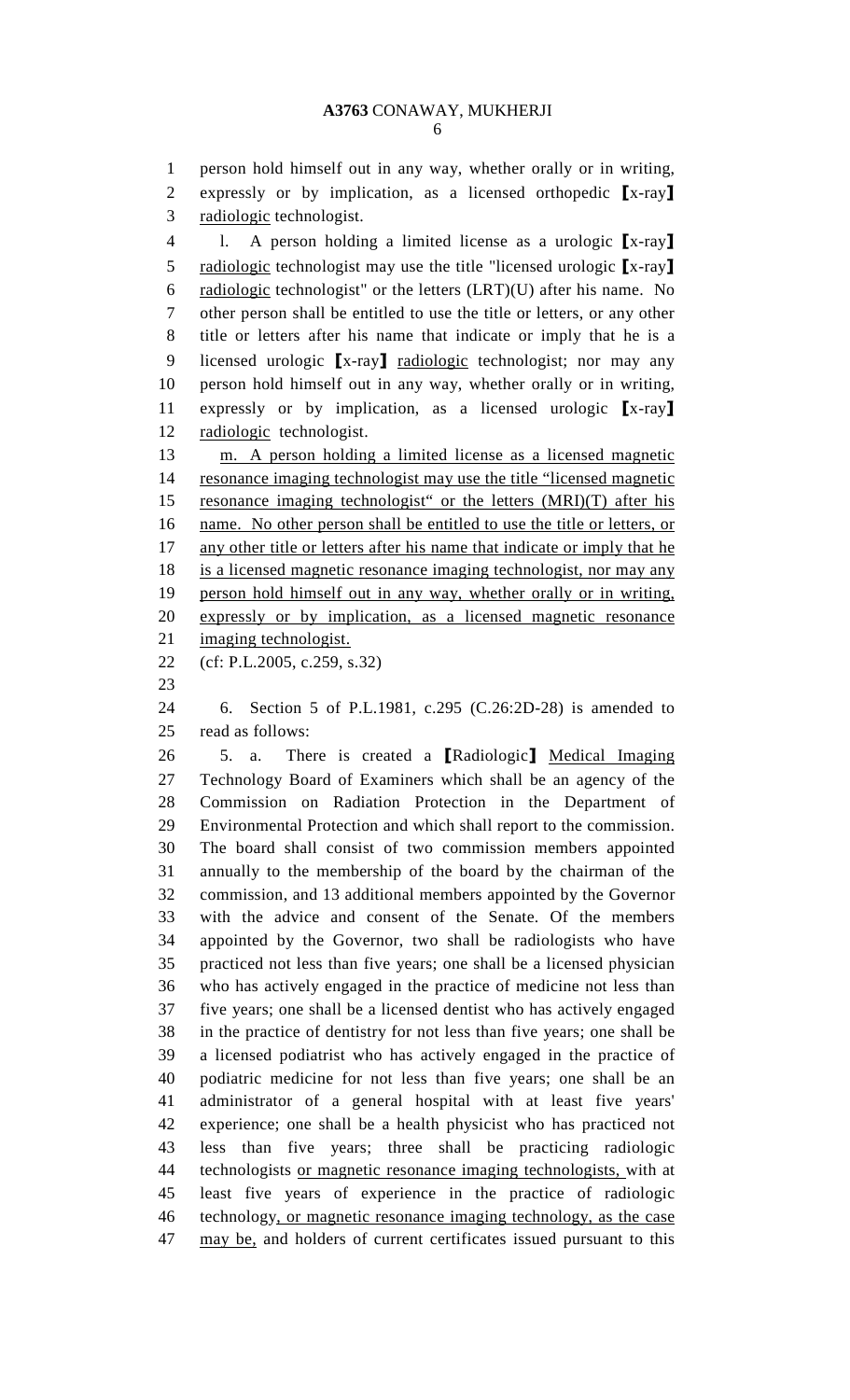7

1 act; two shall be members of the general public; and one shall be a 2 representative of the department designated by the Governor 3 pursuant to subsection c. of section 2 of P.L.1971, c.60 (C.45:1- 4 2.2).

5 b. The terms of office of the members appointed by the 6 Governor shall be three years. Vacancies shall be filled for an 7 unexpired term only in the manner provided for the original 8 appointment.

9 c. Members of the board shall serve without compensation but 10 shall be reimbursed for their reasonable and necessary traveling and 11 other expenses incurred in the performance of their official duties.

12 d. The commissioner shall designate an officer or employee of 13 the department to act as secretary of the board who shall not be a 14 member of the board.

15 e. The board, for the purpose of transacting its business, shall 16 meet at least once every four months at times and places fixed by 17 the board. At its first meeting each year it shall organize and elect 18 from its members a chairman. Special meetings also may be held at 19 times as the board may fix, or at the call of the chairman or the 20 commissioner. A written and timely notice of the time, place and 21 purpose of any special meeting shall be mailed by the secretary to 22 all members of the board.

23 f. A majority of the members of the board shall constitute a 24 quorum for the transaction of business at any meeting.

25 (cf: P.L.2005, c.259, s.33)

26

27 7. Section 6 of P.L.1981, c.295 (C.26:2D-29) is amended to 28 read as follows:

29 6. a. The board shall admit to examination for licensing any 30 applicant who shall pay [to] the department a nonrefundable fee 31 established by rule of the commission and submit satisfactory 32 evidence, verified by oath or affirmation, that the applicant:

33 (1) At the time of application is at least 18 years of age;

34 (2) Is of good moral character;

35 (3) Has successfully completed a four-year course of study in a 36 secondary school approved by the State Board of Education, or 37 passed an approved equivalency test.

38 b. In addition to the requirements of subsection a. hereof, any 39 person seeking to obtain a license in a specific area of radiologic 40 technology, or magnetic resonance imaging technology, as the case 41 may be, must comply with the following requirements:

42 (1) Each applicant for a license as a diagnostic [x-ray] 43 radiologic technologist  $[(LRT)(R)]$   $(LRT(R))$  shall have 44 satisfactorily completed a 24-month course of study in radiologic 45 technology approved by the board or its equivalent, as determined 46 by the board.

47 (2) Each applicant for a license as a therapy technologist 48 (LRT(T)) shall have satisfactorily completed a 24-month course in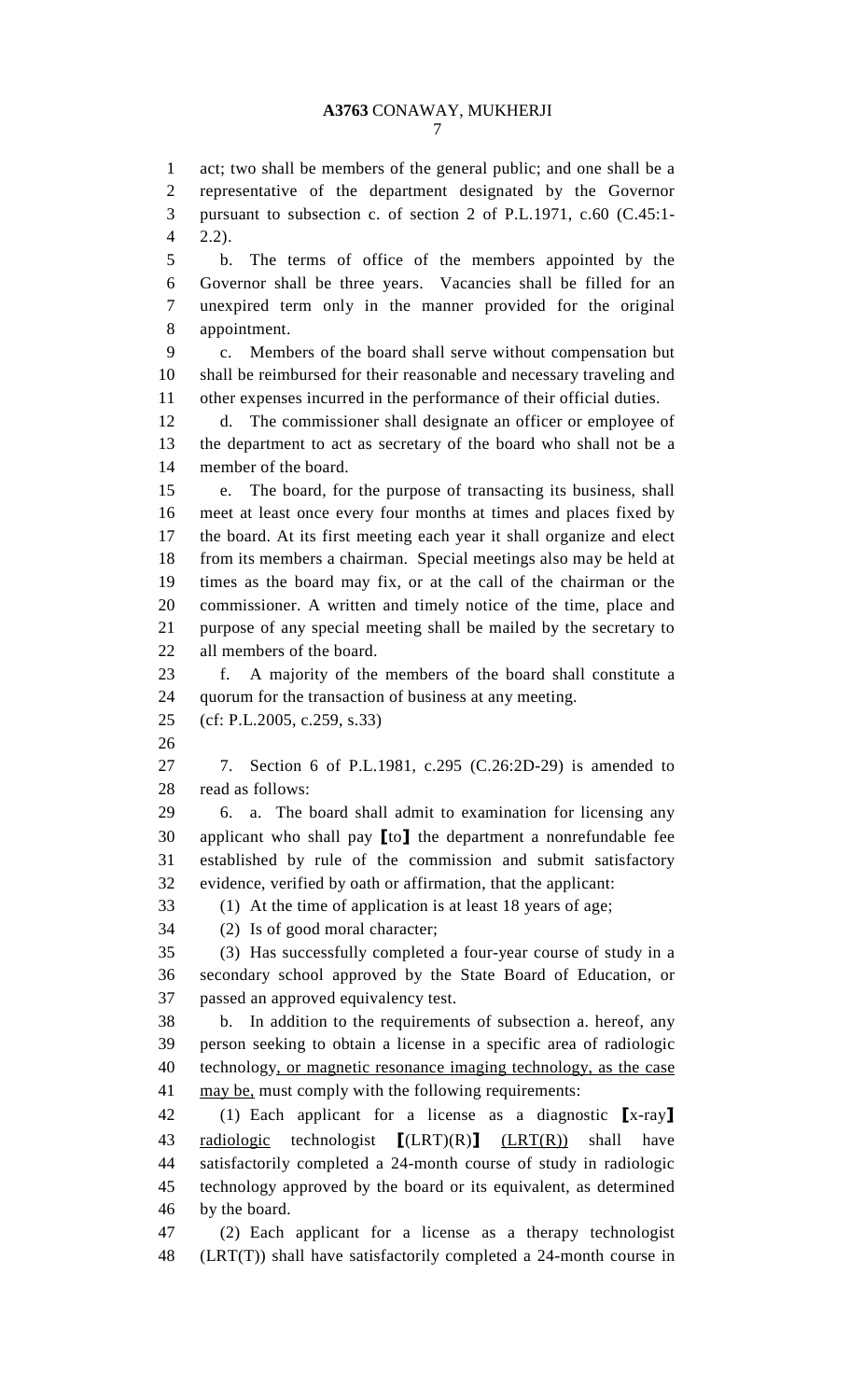1 radiation therapy technology approved by the board or the 2 equivalent of such, as determined by the board.

3 (3) Each applicant for a license as a chest [x-ray] radiologic 4 technologist (LRT(C)) shall have satisfactorily completed the basic 5 curriculum for chest radiography as approved by the board or its 6 equivalent, as determined by the board.

7 (4) Each applicant for a license as a dental [x-ray] radiologic 8 technologist (LRT(D)) shall have satisfactorily completed the 9 curriculum for dental radiography as approved by the board or its 10 equivalent, as determined by the board.

11 (5) Each applicant for a license as a podiatric  $[x-ray]$  <u>radiologic</u> 12 technologist  $(LRT(P))$  shall have satisfactorily completed the basic 13 curriculum for podiatric radiography as approved by the board or its 14 equivalent, as determined by the board.

15 (6) Each applicant for a license as an orthopedic [x-ray] 16 radiologic technologist (LRT(O)) shall have satisfactorily 17 completed the basic curriculum for orthopedic radiography as 18 approved by the board or its equivalent, as determined by the board. 19 (7) Each applicant for a license as an urologic [x-ray] 20 radiologic technologist (LRT(U)) shall have satisfactorily 21 completed the basic curriculum for urologic radiography as 22 approved by the board or its equivalent, as determined by the board. 23 (8) Each applicant for a license as a magnetic resonance 24 imaging technologist (MRI(T)) shall have satisfactorily completed 25 the basic curriculum for magnetic resonance imaging as approved

26 by the board or its equivalent, as determined by the board.

27 c. The board shall establish criteria and standards for programs 28 of diagnostic or radiation therapy and approve these programs upon 29 a finding that the standards and criteria have been met.

30 (cf: P.L.1985, c.540, s.4)

31

32 8. Section 7 of P.L.1981, c.295 (C.26:2D-30) is amended to 33 read as follows:

34 7. a. (1) The program of diagnostic [x-ray] radiologic 35 technology, other than for magnetic resonance imaging, shall be at 36 least a 24-month course or its equivalent, as determined by the 37 board. The curriculum for this course may follow the [Committee 38 on Allied Health Education and Accreditation (CAHEA)] 39 Commission on Accreditation of Allied Health Education Programs 40 (CAAHEP) standards; provided that the standards are not in conflict 41 with board policies.

42 (2) The program for magnetic resonance imaging technologists 43 shall be determined by the board. The curriculum for this program 44 may follow the standards of the American Registry of Magnetic 45 Resonance Imaging Technologists (ARMRIT), or its successor, 46 provided that the standards are not in conflict with board policies.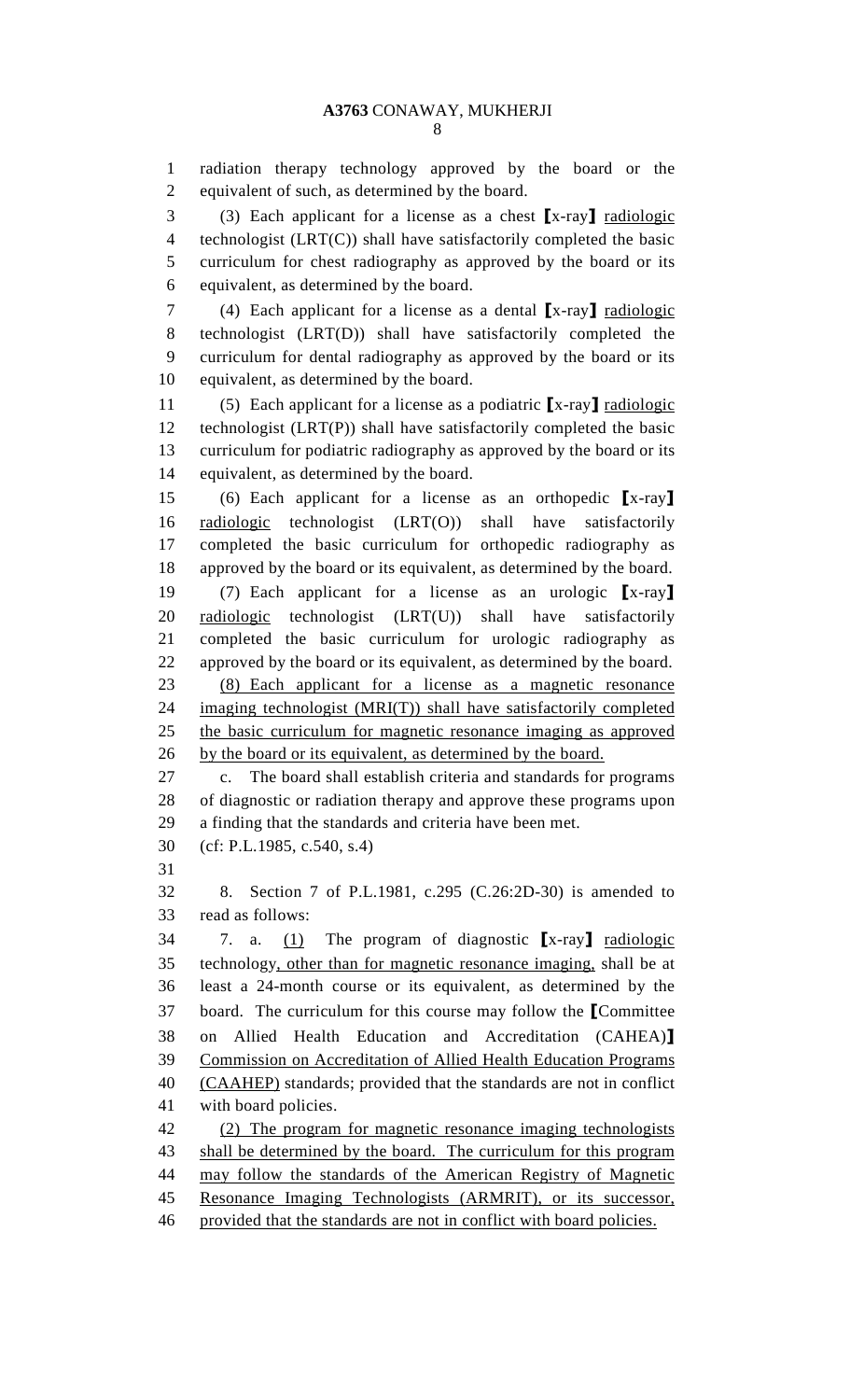1 b. The program of radiation therapy technology shall be at least 2 a 24-month course of study or its equivalent, as determined by the 3 board. The curriculum for the course may follow the [Committee 4 on Allied Health Education and Accreditation (CAHEA)] 5 Commission on Accreditation of Allied Health Education Programs 6 (CAAHEP) standards; provided that the standards are not in conflict 7 with board policies. 8 c. The board shall establish criteria and standards for 9 [programs of chest radiography, podiatric radiography, orthopedic 10 radiography, urologic radiography and dental radiography] 11 educational programs involving ionizing radiation, and approve the 12 programs upon a finding that the standards and criteria have been 13 met. 14 d. An approved program of radiologic technology may be 15 offered by a medical or educational institution or other public or 16 private agency or institution, and, for the purpose of providing the 17 requisite clinical experience, shall be affiliated with one or more 18 hospitals that, in the opinion of the board, are likely to provide the 19 experience. 20 (cf: P.L.1985, c.540, s.5) 21 22 9. Section 8 of P.L.1981, c.295 (C.26:2D-31) is amended to 23 read as follows: 24 8. a. Each applicant shall be required to pass a license 25 examination designated and approved by the board for his specialty. 26 b. The board shall hold an examination at least once every [6] 27 six months at times and places as the board may determine. 28 c. An applicant who fails to pass the examination may reapply 29 for the examination; provided the applicant complies with the 30 conditions established by the board. 31 d. (1) The board may accept, in lieu of its own examination, 32 for a radiologic technologist candidate, other than a magnetic 33 resonance imaging technologist candidate, a current certificate of 34 the American Registry of Radiologic Technologists issued on the 35 basis of a registry examination satisfactory to the board, provided 36 that the standards of that agency are at least as stringent as those 37 established by the board. 38 (2) The board may accept, in lieu of its own examination, for a 39 magnetic resonance imaging technologist candidate, a current 40 certificate of the American Registry of Magnetic Resonance 41 Imaging Technologists (ARMRIT) issued on the basis of a registry 42 examination satisfactory to the board, provided that the standards of 43 that agency are at least as stringent as those established by the 44 board. 45 e. The board may accept, in lieu of its own examination, a 46 current certificate, registration or license as a radiologic

47 technologist issued by another state, provided that the standards in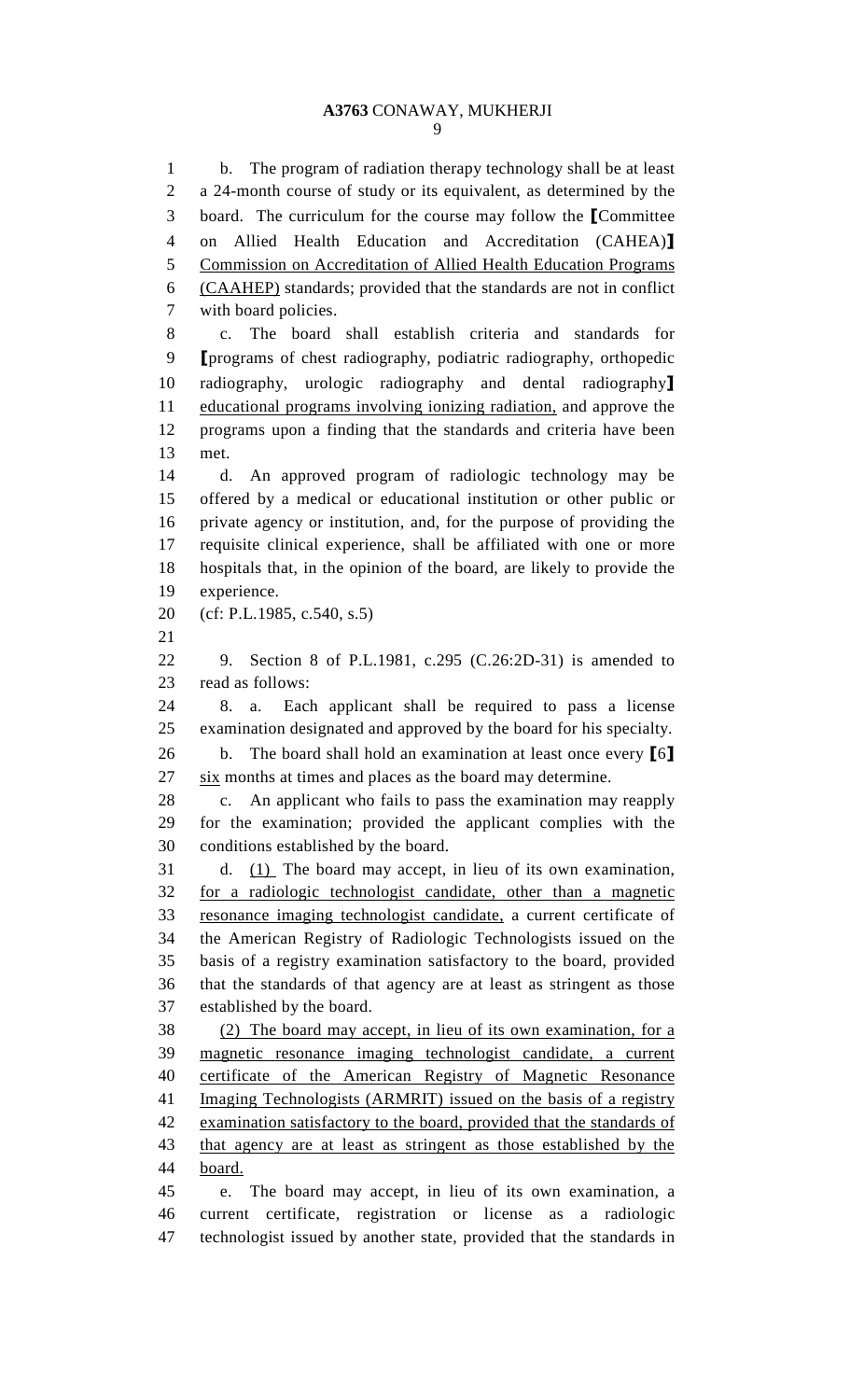1 the other state are at least as stringent as those established by the 2 board.

3 f. The board may accept, in lieu of its own examination, a 4 current certificate of the New Jersey Board of Dentistry issued on 5 the basis of satisfactory completion of the certification examination 6 given by the Certifying Board of the American Dental [Assistants'] 7 Assistants Association and any educational requirements as may be 8 prescribed by the New Jersey State Board of Dentistry, provided 9 that the standards of that association are at least as stringent as 10 those established by the board.

- 11 (cf: P.L.1981, c.295, s.8)
- 12

13 10. Section 9 of P.L.1981, c.295 (C.26:2D-32) is amended to 14 read as follows:

15 9. a. The board shall issue a license to each candidate who has 16 either successfully passed the examination, or who has paid the 17 prescribed fee and has qualified under subsection d., e. or f. of 18 section 8 of [this act] P.L.1981, c.295 (C.26:2D-31).

19 b. The board may, in its discretion, issue a limited license to 20 any applicant who does not qualify, by reason of a restricted area or 21 duration of training and experience, for the issuance of a license 22 under the provisions of [section 7 or 9 of this act] this subsection 23 or other applicable sections of P.L.1981, C.295 (c.26:2D-24 et 24 seq.), but who has demonstrated to the satisfaction of the board by 25 examination that he is capable of performing the functions of a 26 radiologic technologist in [chest x-ray technology or of acting as a 27 dental x-ray technologist, orthopedic x-ray technologist, urologic x-28 ray technologist or podiatric x-ray technologist] any of the limited 29 radiologic technology categories. A limited license shall specify 30 the activities that its holder may engage in, and shall be issued only 31 if the board finds that its issuance will not violate the purposes of 32 [this act] P.L.1981, c.295 (C.26:2D-24 et seq.) or tend to endanger 33 the public health and safety.

34 c. The board may, in its discretion, issue a temporary license to 35 any person whose license or relicense may be pending and in whose 36 case the issuance of a temporary license may be justified by reason 37 of special circumstances. A temporary license shall be issued only 38 if the board finds that its issuance [will] would not violate the 39 purposes of [this act] P.L.1981, c.295 (C.26:2D-24 et seq.) or tend 40 to endanger the public health and safety. A temporary license shall 41 expire 90 days after the date of the next examination, if the 42 applicant is required to take the same, or, if the applicant does not 43 take the examination, then on the date of the examination. In all 44 other cases, a temporary license shall expire when the determination 45 is made either to issue or deny the applicant a regular license and in 46 no event shall a temporary license be issued for a period longer than 47 180 days.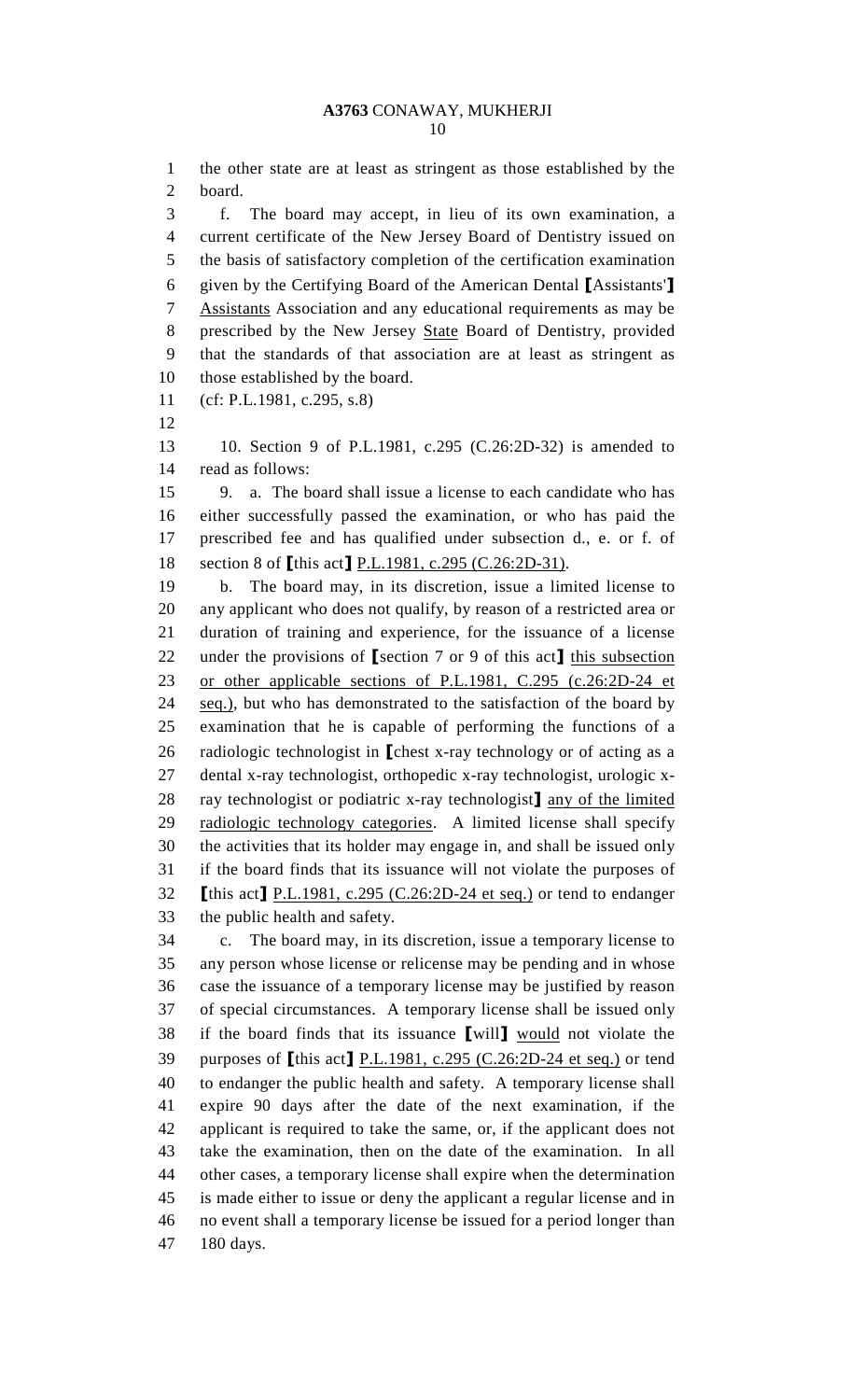1 d. Every radiologic technologist and magnetic resonance 2 imaging technologist shall carry his current license on his person at 3 work. The license shall be displayed on request. 4 (cf: P.L.1985, c.540, s.6) 5 6 11. Section 11 of P.L.1981, c.295 (C.26:2D-34) is amended to 7 read as follows: 8 11. a. The license of a radiologic technologist or magnetic 9 resonance imaging technologist may be suspended for a fixed 10 period, or may be revoked, or the technologist may be censured, 11 reprimanded or otherwise disciplined, in accordance with the 12 provisions and procedures defined in [this act] P.L.1981, c.295 13 (C.26:2D-24 et seq.), if after due hearing it is determined that he: 14 (1) Is guilty of any fraud or deceit in his activities as a 15 radiologic technologist or magnetic resonance imaging technologist 16 or has been guilty of any fraud or deceit in procuring his license; 17 (2) Has been convicted in a court of competent jurisdiction, 18 either within or without this State, of a crime involving moral 19 turpitude, except that if the conviction has been reversed and the 20 holder of the license discharged or acquitted, or if he has been 21 pardoned or his civil rights restored, the license may be restored to 22 him; 23 (3) Is or has been afflicted with any medical problem, disability, 24 or addiction which, in the opinion of the board, would impair his 25 professional competence; 26 (4) Has aided and abetted a person who is not a licensed 27 radiologic technologist or magnetic resonance imaging technologist 28 or otherwise authorized pursuant to section 4 of [this act] 29 P.L.1981, c.295 (C.26:2D-27) in engaging in the activities of a 30 radiologic technologist or magnetic resonance imaging technologist, 31 as the case may be; 32 (5) Has undertaken or engaged in any practice beyond the scope 33 of the authorized activities of a radiologic technologist or magnetic 34 resonance imaging technologist, as the case may be, pursuant to 35 [this act] P.L.1981, c.295 (C.26:2D-24 et seq.); 36 (6) Has falsely impersonated a duly licensed or former duly 37 licensed radiologic technologist or magnetic resonance imaging 38 technologist or is engaging in the activities of a radiologic 39 technologist or magnetic resonance imaging technologist under an 40 assumed name; 41 (7) Has been guilty of unethical conduct as defined by rules 42 promulgated by the commission; 43 (8) Has continued to practice without obtaining a license 44 renewal as required by this act; 45 (9) Has applied ionizing radiation or non-ionizing radiation, as 46 the case may be, to a human being without the specific direction of 47 a duly licensed practitioner as defined herein; or to any person or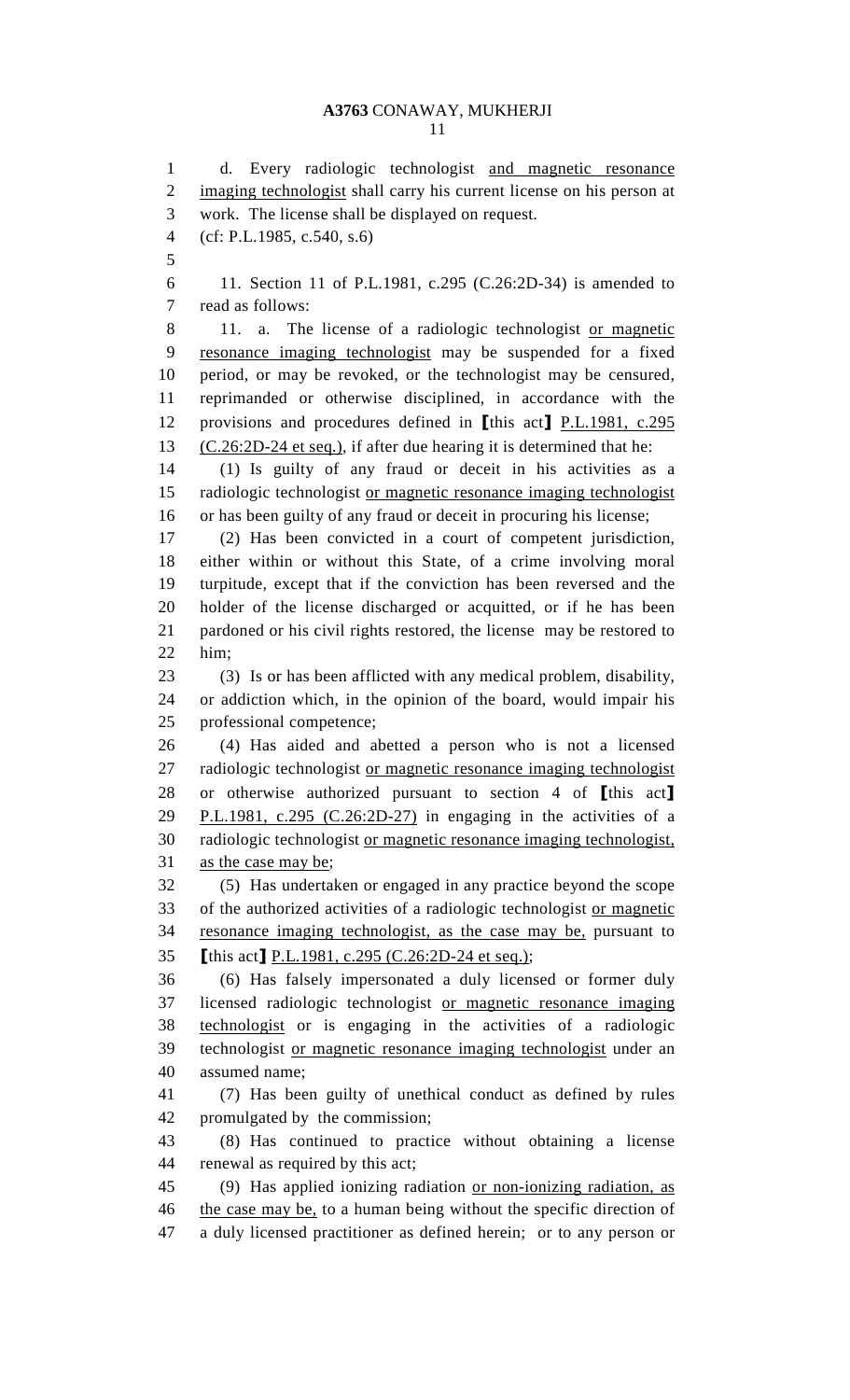1 part of the human body outside the scope of his specific 2 authorization;

3 (10) Has acted or is acting as an owner, co-owner, or employer in 4 any enterprise engaged in the application of ionizing radiation or 5 non-ionizing radiation to human beings for the purpose of 6 diagnostic interpretation, chiropractic analysis, or the treatment of 7 disease;

8 (11) Has expressed to a member of the public an interpretation 9 of a diagnostic x-ray film or fluorescent image;

10 (12) Has used or is using the prefix "Dr.," unless entitled to do 11 so pursuant to a degree granted, the word "doctor" or any suffix or 12 affix to indicate or imply that the radiologic technologist or 13 magnetic resonance imaging technologist is a duly licensed 14 practitioner as defined herein when not so licensed;

15 (13) Is or has been guilty of incompetence or negligence in his 16 activities as a radiologic technologist or magnetic resonance 17 imaging technologist.

18 b. Proceedings against any radiologic technologist or magnetic 19 resonance imaging technologist under this section shall be instituted 20 by filing with the board a written charge or charges under oath 21 against the radiologic technologist or magnetic resonance imaging 22 technologist, as the case may be. The charges may be preferred by 23 any person, corporation, association or public officer, or by the 24 board in the first instance. A copy thereof, together with a report of 25 the investigation as the board shall deem proper, shall be referred to 26 the commission for its recommendation to the commissioner. If the 27 commissioner determines the matter to be a contested case, he shall 28 either designate three or more members of the board as a committee 29 to hear and report on the charges and shall set a time and place for 30 the hearing or shall refer the matter to the Office of Administrative 31 Law for hearing before an administrative law judge, pursuant to the 32 "Administrative Procedure Act," P.L.1968, c.410 (C.52:14B-1 et 33 seq.). For the purpose of this section, the board, its committee or 34 the administrative law judge shall have power to issue subpenas for 35 the appearance of witnesses, and to take testimony under oath. 36 Upon review of the record of the hearing, the commissioner may 37 affirm, modify or reject the written report and recommendation of 38 the committee or the administrative law judge. If the commissioner 39 finds that the charges have not been proved, he shall order them 40 dismissed. If the charges are found to be true, the commissioner 41 may, in his discretion, issue an order suspending or revoking the 42 license of the accused, or otherwise disciplining him.

43 c. When the license of any person has been revoked or 44 annulled, as herein provided, the board may, after the expiration of 45 [2] two years, accept an application for restoration of the license.

46 (cf: P.L.1981, c.295, s.11)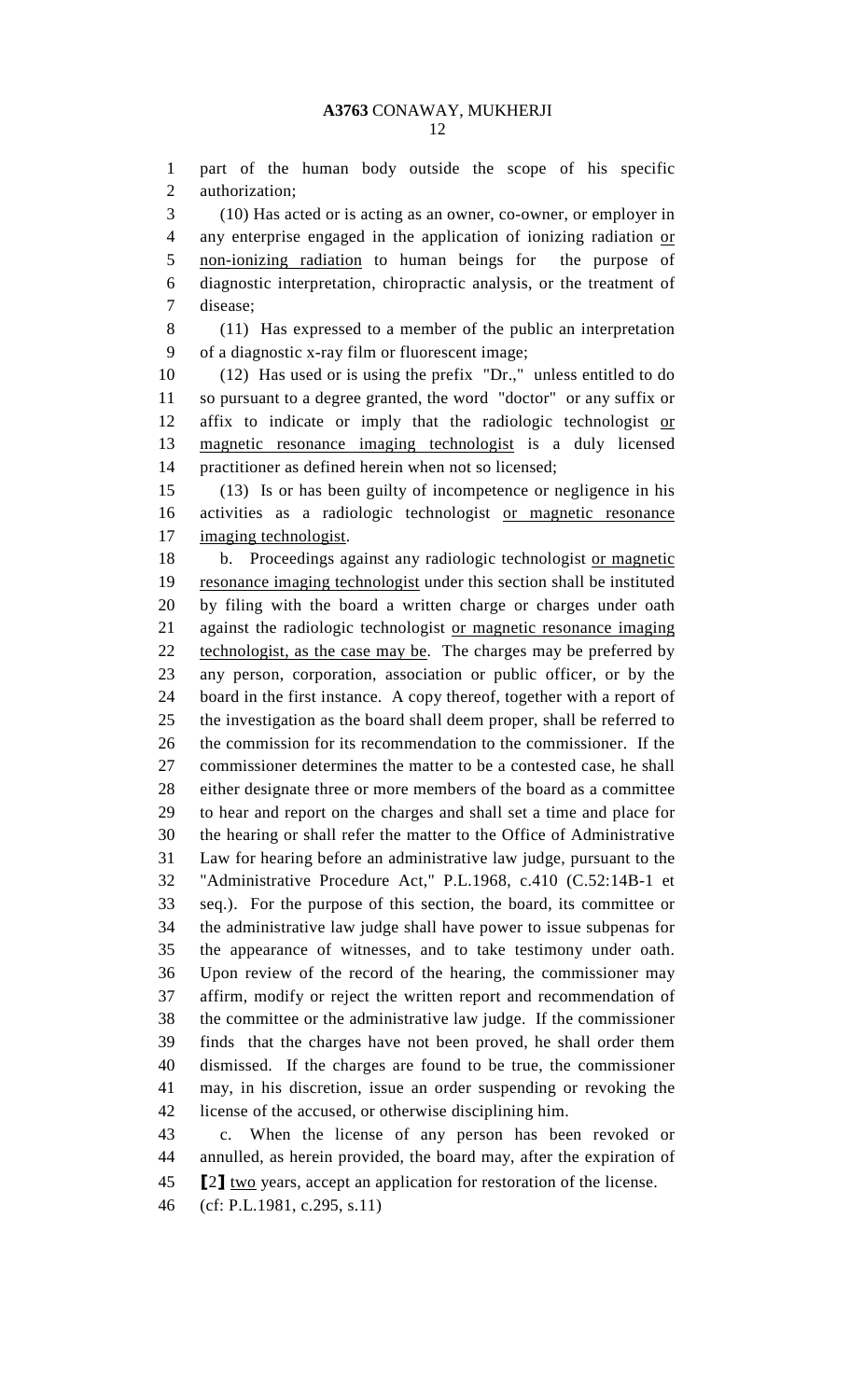1 12. Section 12 of P.L.1981, c.295 (C.26:2D-35) is amended to 2 read as follows: 3 12. No person shall knowingly or negligently employ as a 4 radiologic technologist or magnetic resonance imaging technologist 5 any person who requires and does not possess a valid license to 6 engage in the activities of a radiologic technologist or magnetic 7 resonance imaging technologist, as the case may be. 8 (cf: P.L.1981, c.295, s.12) 9 10 13. Section 1 of P.L.1971, c.60 (C.45:1-2.1) is amended to read 11 as follows: 12 1. The provisions of this act shall apply to the following boards 13 and commissions: the New Jersey State Board of Accountancy, the 14 New Jersey State Board of Architects, the New Jersey State Board 15 of Cosmetology and Hairstyling, the Board of Examiners of 16 Electrical Contractors, the New Jersey State Board of Dentistry, the 17 State Board of Mortuary Science of New Jersey, the State Board of 18 Professional Engineers and Land Surveyors, the State Board of 19 Marriage and Family Therapy Examiners, the State Board of 20 Medical Examiners, the New Jersey Board of Nursing, the New 21 Jersey State Board of Optometrists, the State Board of Examiners of 22 Ophthalmic Dispensers and Ophthalmic Technicians, the Board of 23 Pharmacy, the State Board of Professional Planners, the State Board 24 of Psychological Examiners, the State Board of Examiners of 25 Master Plumbers, the New Jersey Real Estate Commission, the 26 State Board of Court Reporting, the State Board of Veterinary 27 Medical Examiners, the [Radiologic] Medical Imaging Technology 28 Board of Examiners, the Acupuncture Examining Board, the State 29 Board of Chiropractic Examiners, the State Board of Respiratory 30 Care, the State Real Estate Appraiser Board, the State Board of 31 Social Work Examiners, the State Board of Examiners of Heating, 32 Ventilating, Air Conditioning and Refrigeration Contractors, the 33 Elevator, Escalator, and Moving Walkway Mechanics Licensing 34 Board, the State Board of Physical Therapy Examiners, the 35 Orthotics and Prosthetics Board of Examiners, the New Jersey 36 Cemetery Board, the State Board of Polysomnography, the New 37 Jersey Board of Massage and Bodywork Therapy, the Genetic 38 Counseling Advisory Committee and any other entity hereafter 39 created under Title 45 to license or otherwise regulate a profession 40 or occupation. 41 (cf: P.L.2012, c.71, s.13) 42

43 14. Section 1 of P.L.1974, c.46 (C.45:1-3.1) is amended to read 44 as follows: 45 1. The provisions of this act shall apply to the following boards

46 and commissions: the New Jersey State Board of Accountancy, the 47 New Jersey State Board of Architects, the New Jersey State Board 48 of Cosmetology and Hairstyling, the Board of Examiners of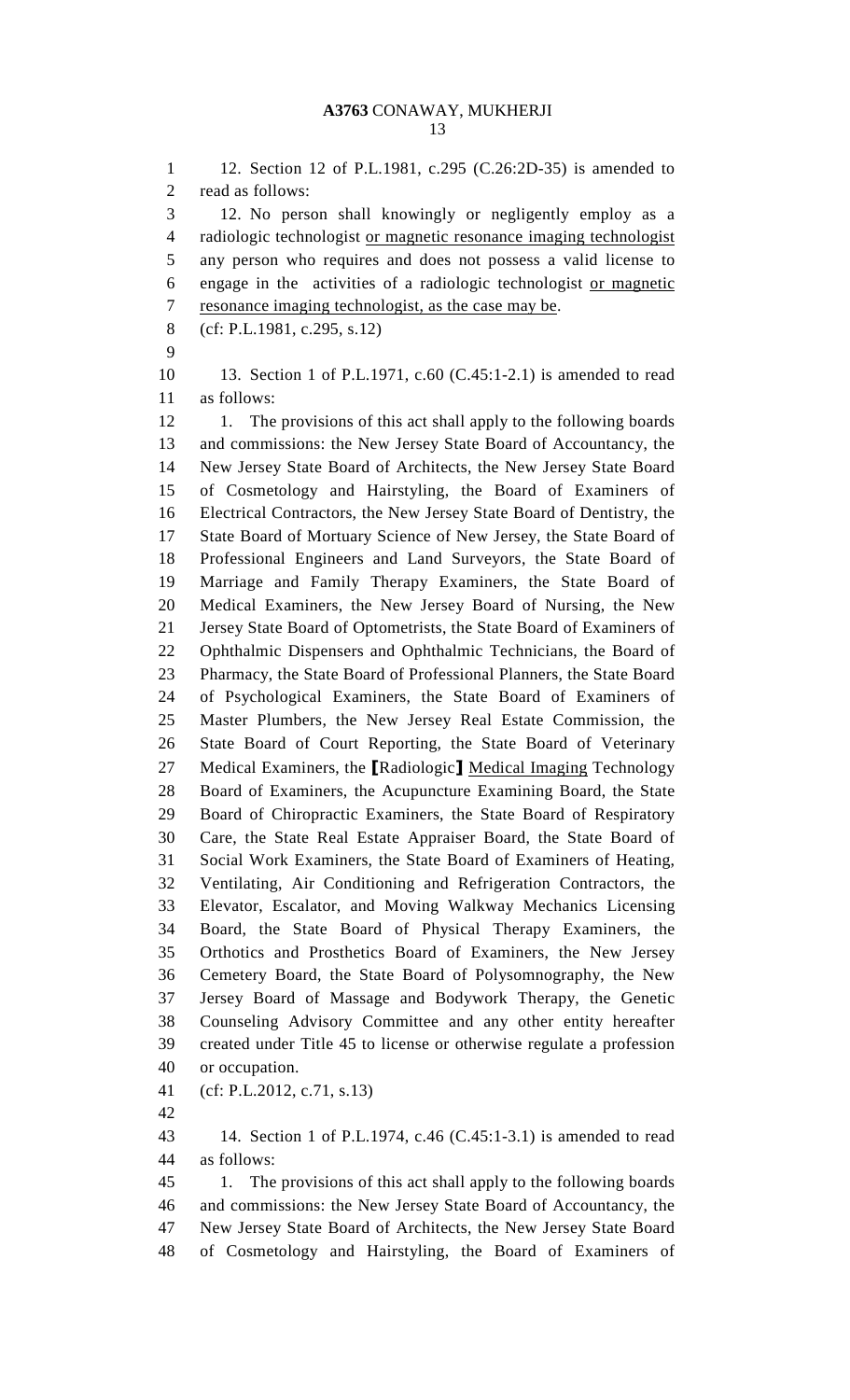1 Electrical Contractors, the New Jersey State Board of Dentistry, the 2 State Board of Mortuary Science of New Jersey, the State Board of 3 Professional Engineers and Land Surveyors, the State Board of 4 Marriage and Family Therapy Examiners, the State Board of 5 Medical Examiners, the New Jersey Board of Nursing, the New 6 Jersey State Board of Optometrists, the State Board of Examiners of 7 Ophthalmic Dispensers and Ophthalmic Technicians, the Board of 8 Pharmacy, the State Board of Professional Planners, the State Board 9 of Psychological Examiners, the State Board of Examiners of 10 Master Plumbers, the State Board of Court Reporting, the State 11 Board of Veterinary Medical Examiners, the [Radiologic] Medical 12 Imaging Technology Board of Examiners, the Acupuncture 13 Examining Board, the State Board of Chiropractic Examiners, the 14 State Board of Respiratory Care, the State Real Estate Appraiser 15 Board, the New Jersey Cemetery Board, the State Board of Social 16 Work Examiners, the State Board of Examiners of Heating, 17 Ventilating, Air Conditioning and Refrigeration Contractors, the 18 Elevator, Escalator, and Moving Walkway Mechanics Licensing 19 Board, the State Board of Physical Therapy Examiners, the State 20 Board of Polysomnography, the Orthotics and Prosthetics Board of 21 Examiners, the New Jersey Board of Massage and Bodywork 22 Therapy, the Genetic Counseling Advisory Committee and any 23 other entity hereafter created under Title 45 to license or otherwise 24 regulate a profession or occupation. 25 (cf: P.L.2012, c.71, s.15) 26

27 15. (New section) Within one year of the date of enactment of 28 P.L. , c. (C. ) (pending before the Legislature as this bill), the 29 Commissioner of Environmental Protection shall establish rules and 30 regulations pursuant to the "Administrative Procedure Act" 31 P.L.1968, c.140 (C.52:14B-1 et seq.), for the licensing of magnetic 32 resonance imaging technologists.

33

34 16. This act shall take effect on the  $365<sup>th</sup>$  day after the date of 35 enactment, but the Commissioner of Environmental Protection may 36 take such anticipatory administrative action in advance thereof as 37 shall be necessary for the implementation of this act.

- 38
- 39
- 41

### 40 STATEMENT

42 This bill amends and supplements the current "Radiologic 43 Technologist Act," P.L.1981, c.295 (C.26:2D-24 et seq.) to update 44 the licensure terminology and provide for the licensure of magnetic 45 resonance imaging technologists. Pursuant to the bill, the act shall 46 be known as the "Medical Imaging Technologist Act" and the 47 licensing body shall be known as the "Medical Imaging Technology 48 Board of Examiners."